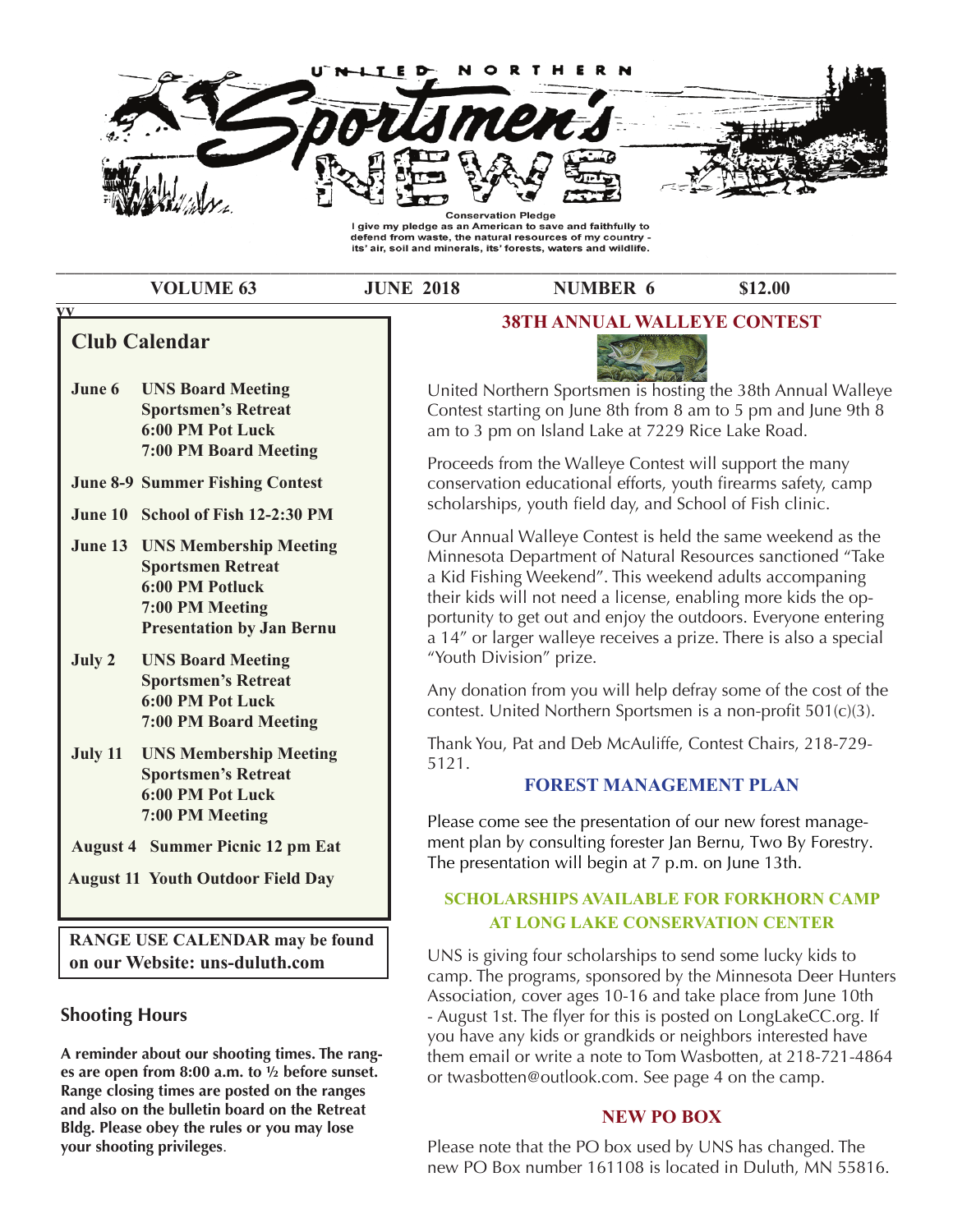# **uns sCHool of fisH on June 10tH Has rooM for tWo More Kids!!**

Two spots are left! The School of Fish is a 2 1/2-hour fishing class (Noon-2:30 PM) open to kids ages 6 up to 12 taught by pro angler and television show host Mike Frisch. Students learn about lakes, finding fish in those lakes and some great ways to catch them. They also learn to tie a fishing knot and rig and use a slip-bobber setup.

School of Fish kids attending will receive: Rod & Reel, Tackle Box with Northland Tackle - worth over \$50, Cabela's \$10 Gift Card, School of Fish 32-page full Color Workbook, KLN/Shearer's Snack Pack. More importantly, however, they leave class with the knowledge and skills to go fishing!

Also, two 2018 School of Fish graduates names will be drawn to have the *in 2015. Kids who signed-up got* opportunity to be a guest on Fishing the Midwest TV show! *VALUABLE fi shing lessons!*



*UNS sponsored the 'School of Fish' Contest* 

**To register call Gene Shaw at 218-348-2191 or email geneshaw2017@gmail.com.** 

# **2018 uns suMMer piCniC on saturday, august 4tH**

We will be having a great BBQ lunch, adult bean bag tournament and lots of games for the children. Come spend the day with us at UNS!

Sign in 11:00 am  $\leq$  Lunch 12:00 noon  $\leq$  Fun & Games 1:00 to 3:00 pm

#### **Anyone interested in volunteering at the event or have suggestions, please contact Dana Dallum at 218-428- 9192.**

## **11tH annual youtH outdoor field day on august 11tH**

One of your clubs priorities is to try to keep our youth involved in the great outdoors. On August 11th UNS will be hosting the 11th annual Youth Outdoor Field Day along with the Lake Superior Chapter of the Minnesota Deer Hunters Association. The activities will be similar to those in past years such as high-powered (deer) rifles, small bore range (.22 cal), archery range, trap range, black powder demonstration, tree stand safety, trapping seminar and we have the very popular Black River Bandits booked for the day as well. Lunch will be served, and participants will have a chance to take home a great prize. As always, this event is free! Keep an eye out for registration information coming out towards the end of June.

#### **This year's UNS event chairs will be Cody and Kathleen Privette. If you are interested in helping out the day of the event Contact Cody at 218-260-2932 or Codyprivette@gmail.com.**

## **island laKe Water levels**

The water level on Island Lake is low and the docks on our shoreline at the United Northern Sportsmen's Retreat are currently not usable except one dock positioned at the ramp area to be used for the launching of member's boats. The lake is currently down 4.46 feet from the normal summer target levels as of mid May. This is unusually low for this time of the year. Without significant rain, it is likely to stay at about that level. Be very careful boating and fishing on Island Lake due to these conditions. For more updated information look at the Minnesota Power Water Table Levels at: www.mnpower.com/environment/watertable.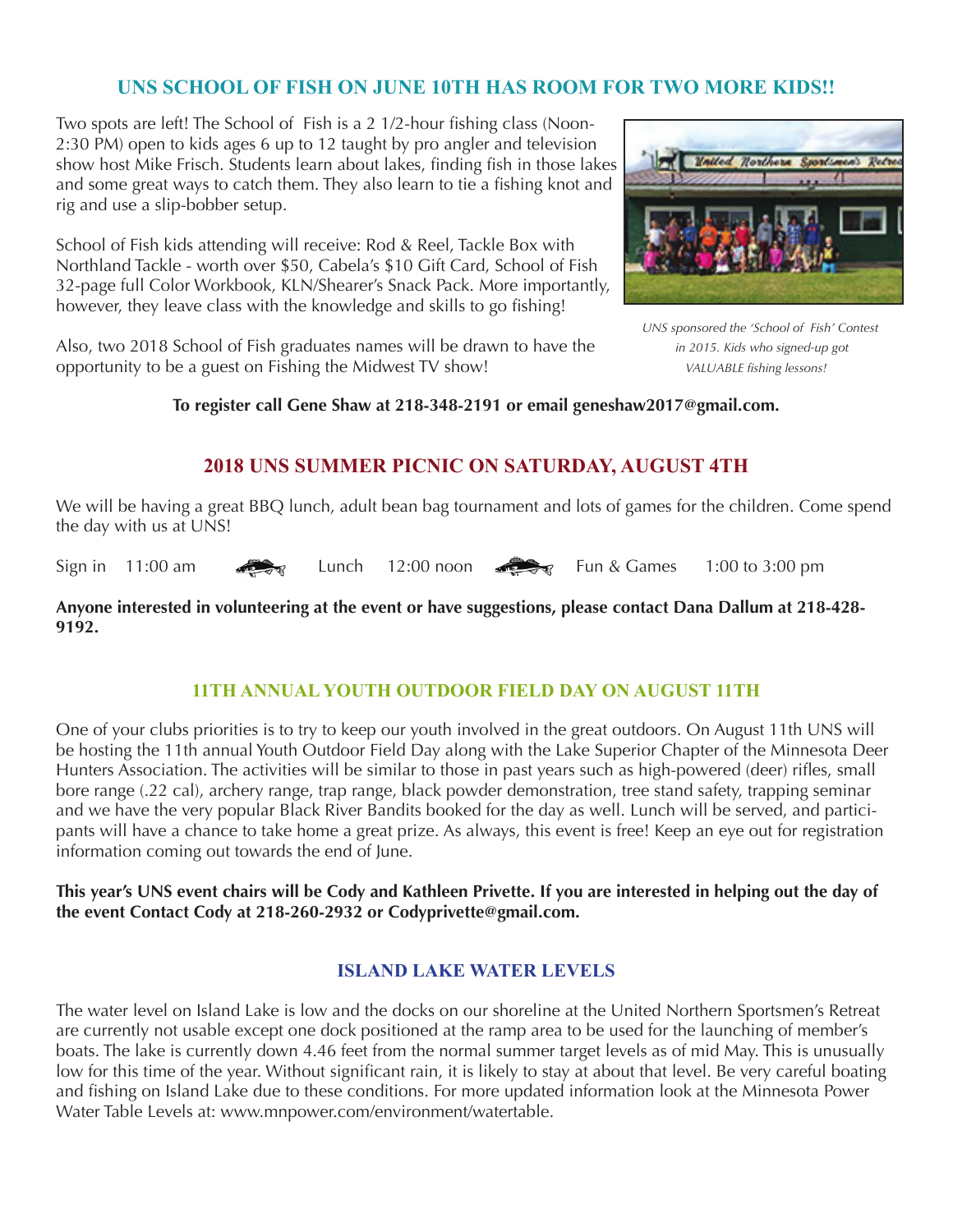#### **UNS MEMBERSHIP MEETING Minutes May 9th, 2018** *(Sensitive Material Withheld)*

**Call to Order:** by President Tom Wasbotten at 7:00 p.m. Conservation Pledge.

**Roll Call of Officers:** Bob Kuettel, Tina Sund, Mike Foy, Larry Chesney, Duane Lasley, Dave Shrader, Judy Foy, Tom Wasbotten, Gene Shaw, John Bathke, Dan Smestad, Sandy Roberts, Mike Drager, and Cody Privette.

Excused Officers: Bob Klein and Eric Hansen

**New Member:** Mike Klongerbo

**Correspondence:** None to share

**Agenda Additions:** Motion to approve the agenda with the new additions moved, seconded and carried (M/S/C).

**Reading of Minutes:** Cody Privette read minutes from the April Membership Meeting. Motion to accept minutes as corrected (M/S/C). Synopsis of Board of Directors minutes from May was also read.

**Treasurer's Report - Tina Sund:** As of 4/30/18. Motion to approve the report and pay the bills (M/S/C).

**Membership Secretary's Report- Sandy Roberts:** 1,599 current members. 56 2nd notices were sent.

#### **Committee Reports:**

**Web Master – Eric Hansen: Cody Privette on behalf of Eric-** Posted range use updates from Bob Kuettel and reminders for the upcoming banquet to the events page, range page and Facebook page. The brass report was posted on the web site. **Incident Reports – Mike Foy:** Nothing to report.

**Retreat Improvements & Maintenance – Dave Shrader:** 7 buckets of brass in the brass shack. Set out picnic tables, bought 5 new ones. Completed seeding of new berm and range excavation area. 4 1/2 rolls (4x 100 ft) erosion mats were used on rifle range. Replaced worn USA and POW flag. Replaced burned out flag pole night light lamp. Mowed the trap range.

Filled gas cans.(About 25 gal). Began the tee dock repair. Installed one launch dock? Camp water and showers will not be turned on until Memorial Day weekend.

**Grants Committee – Mike Drager:** Need feedback on projects. Any help would be appreciated.

**Volunteer Awards – Dan Smestad:** Boards are up to date. Duane Lasley has 750 hours.

**Facilities Calendar – Bob Kuettel:** Border Patrol has the rifle range reserved 5/21 & 5/22. Memorial Day weekend all rang es are closed.

**Finance Report – John Bathke:** Committee is going to meet on the 22nd. Have lots of items to discuss. Jan Bernu will be at June's Membership meeting to present the Forest Management plan.

#### **OLD BUSINESS:**

**Banquet (April 13, 2018) – Tina Sund:** Financially we did very well this year compared to other years. Discussion followed about gambling profits.

**Campground Long Range Planning Committee-Bob Kuettel:** Committee will meet soon. Hoping to have a report for the BOD in June.

**Berm Construction on Rifle Range – Bob Kuettel:** Berm is done. Grass is growing. Everything is looking good. **Selection of Newsletter Editor-Tom Wasbotten:** Have a couple of candidates and hoping to report to the BOD in June. **Summer Fishing Contest (June 8th & 9th 2018) – Pat and Debbie McAulliffe:** All of the tickets are out. Tickets aren't coming in quite as fast as last year. Thanks to Gene Shaw for lining up prizes.

**School of Fish (June 10th 2018) – Gene Shaw:** 3 spots left.18 total.

**Summer Picnic (August 4th 2018) – Tom Wasbotten:** Nothing new to share.

**Youth Field Day (August 11th 2018) – Cody Privette:** We didn't get any donations from ammo manufactures as we had hoped. Will be buying our supplies for the event soon. Planning to meet with MDHA in June.

**Long Lake Conservation Camp – Mike Drager:** Would like to get the email out tonight to promote this.

**UNS Website Committee – Bob Kuettel:** Tom Wasbotten. and I met with Lance Parthe. Gave us some ideas for the web page.

#### **NEW BUSINESS:**

 **\$500 Grants From Charitable Account to Local HS trap teams – Tom Wasbotten:** The BOD recommended a \$500 donation to 3 local HS trap teams, Proctor, Hermantown, and Two Harbors.

**Attendance Drawing:** Gene Shaw won the \$20.00. **Progressive Drawing:** Bob Cherne was not present, therefore did not win \$50. **Members sick or in distress:** Bob Klein. **Adjournment: Motion was made at 8:05 pm (M/S/C).**

#### **Respectfully submitted by Cody Privette, Secretary.**

Next meetings will be the June BOD meeting on June 6th and the June Membership meeting on June 13th. Both will be at 7 p.m. at the retreat.